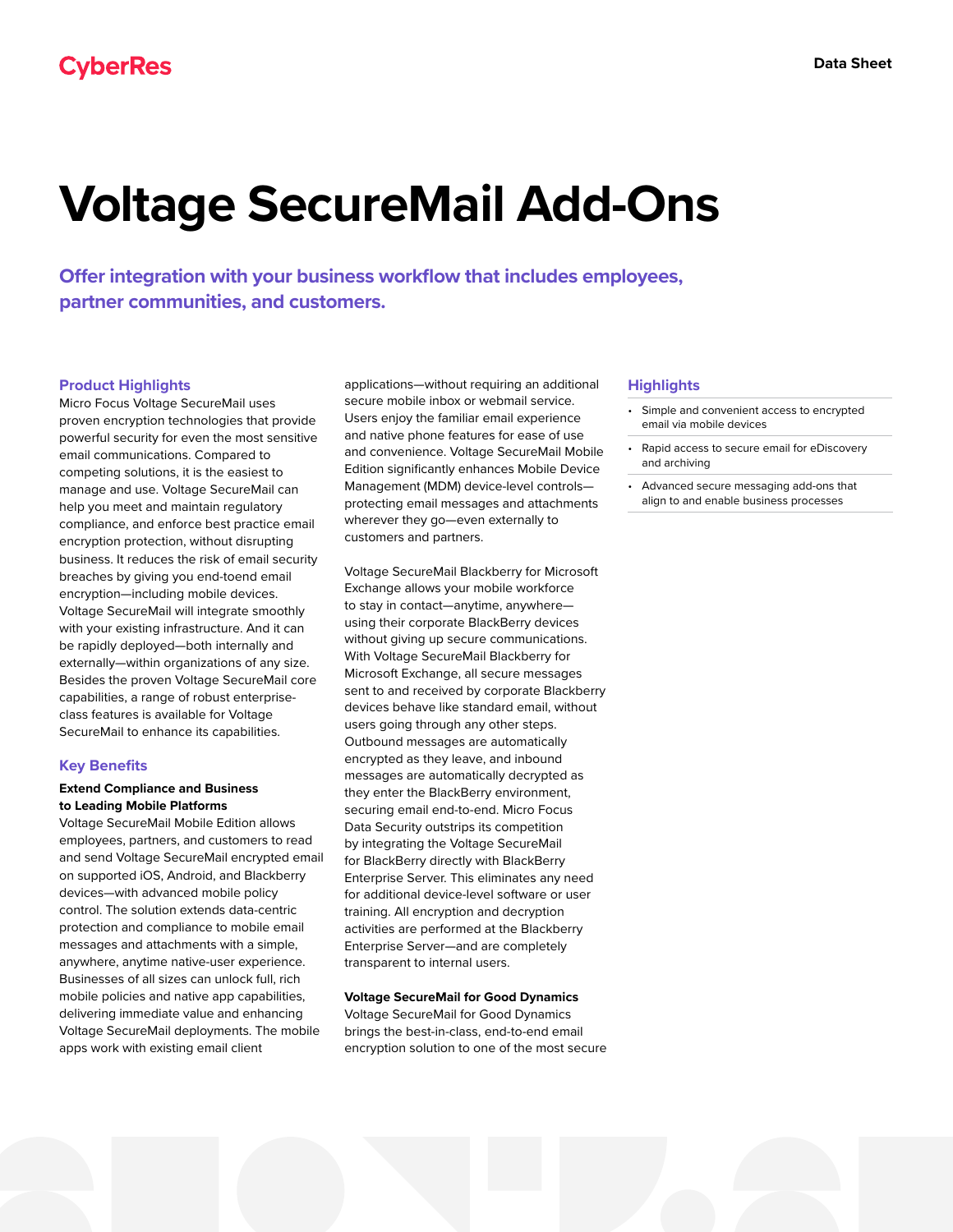enterprise mobility management (EMM) platforms. Voltage SecureMail enables email encryption while Good Dynamics provides a device-independent platform for encrypting mobile app data and securing customer data. Together Voltage SecureMail and Good Dynamics simplify regulation compliance, user experience, and management for enterprises.

Voltage SecureMail for Good Dynamics protects emails and attachments to meet requirements on data security compliance in highly regulated environments. Allowing users to send and receive encrypted emails within Good Work, a business-class collaboration application built on Good Dynamics, centralizes all sensitive communications within a corporate-controlled secure environment and a single point of trust. This architecture makes compliance with regulation and compliance reporting, easier to manage by containing the scope to within approved secured applications built on the Good Dynamics Secure Mobility Platform.

# **Key Features**

# **Identity-Based Encryption for Applications and Websites That Rely on Email**

Voltage SecureMail Application Edition provides enterprises with a simple, yet powerful web services API for interacting with Identity-Based Encryption (IBE) capabilities over HTTPS. The API is a REST-style web service used to construct email encryption and decryption requests from within a number of different applications and websites that generate, store, and use email. Enterprises can use Voltage SecureMail Application Edition to protect email within a number of different applications and websites that generate, store, and use email. Voltage SecureMail Application Edition extends data protection into application and website-driven business processes, while avoiding the complexity and cost associated with integrating secure email with applications (e.g., adding to the mail infrastructure, re-routing mail flows, and

SDK-level integrations). Also included is the option to integrate with application and website business processes and workflows via SecureMail SMTP interfaces.

# **Deliver Secure Statements Directly to the User's Inbox**

Voltage SecureMail Statements Edition allows you to deliver automatically generated invoices, account information, and other electronic statements mailed in bulk directly to each customer's inbox as a secure private email. The solution dramatically reduces the costs of printed statements delivered via snail mail or by courier (i.e., production, mail float, lost claims, etc.), and enhances the effectiveness of electronic statements delivered via online portals. The added data-level protection, ease of use, and convenience results in greater percentage of customer recipients.

# **Index and Search Messages in Symantec Enterprise Vault**

Voltage SecureMail Archive Connector automatically decrypts all secure email when archived to the Symantec Enterprise Vault, allowing easy indexing and full text searches of decrypted email in the archive. Other vendors' products require archive integration, plus they require the creation and management of additional keys for any type of review. This adds unneeded complexity to the process and can keep archives from being useful. But with the Symantec-certified archive connector, Voltage SecureMail lets important workflows continue, with no additional administrative burden. Essential eDiscovery processes like collection, processing, review, and analysis can be conducted on decrypted messages while keeping the highest-level of email security.

# **Support Your eDiscovery Process**

Voltage SecureMail eDiscovery Accelerator offers supervisory access. It allows policycontrolled decryption of all secure emails in a user's mailbox—helping with easy indexing and full text searches. During the eDiscovery process, other vendors' products will miss

all encrypted email stored locally on a user's system or in an email inbox. This places a huge burden on the IT staff to maintain compliance with regulatory agencies. The Voltage SecureMail eDiscovery Accelerator solves this problem by making every secure email visible to an authorized supervisor during eDiscovery processes. Voltage SecureMail eDiscovery Accelerator allows administrators to implement important workflows seamlessly throughout the organization, while upholding the highest levels of security.

#### **Deliver Large File Attachments**

Today, one of the big issues facing businesses is the need to exchange large files and collaborative information quickly and simply. Email message-size policies set by the sending and receiving organizations are often out of line with business needs. Voltage SecureMail Large Attachment Delivery allows all messages with attachments of any size to be sent and received. The sender and the recipient don't need to take any special steps. When the recipient opens the secure email and clicks on the attachment link, the attachment is downloaded to the recipient—with no change in the user experience. Voltage SecureMail Large Attachment Delivery facilitates business while eliminating the need for users to rely on unsecure web-based file exchanges for critical data interchange, while improving productivity and eliminating help desk calls due to large blocked messages.

#### **Easily Encrypt Files and Documents**

Voltage SecureFile provides persistent datalevel protection for sensitive and confidential data inside files and documents. Voltage SecureFile is the only solution that effectively combats today's sophisticated data threats, while ensuring that people and applications can easily access the data—under policy control when they need it. Voltage SecureFile offers a number of advanced capabilities not available with competing encryption products, such as tight integration with Microsoft Windows,